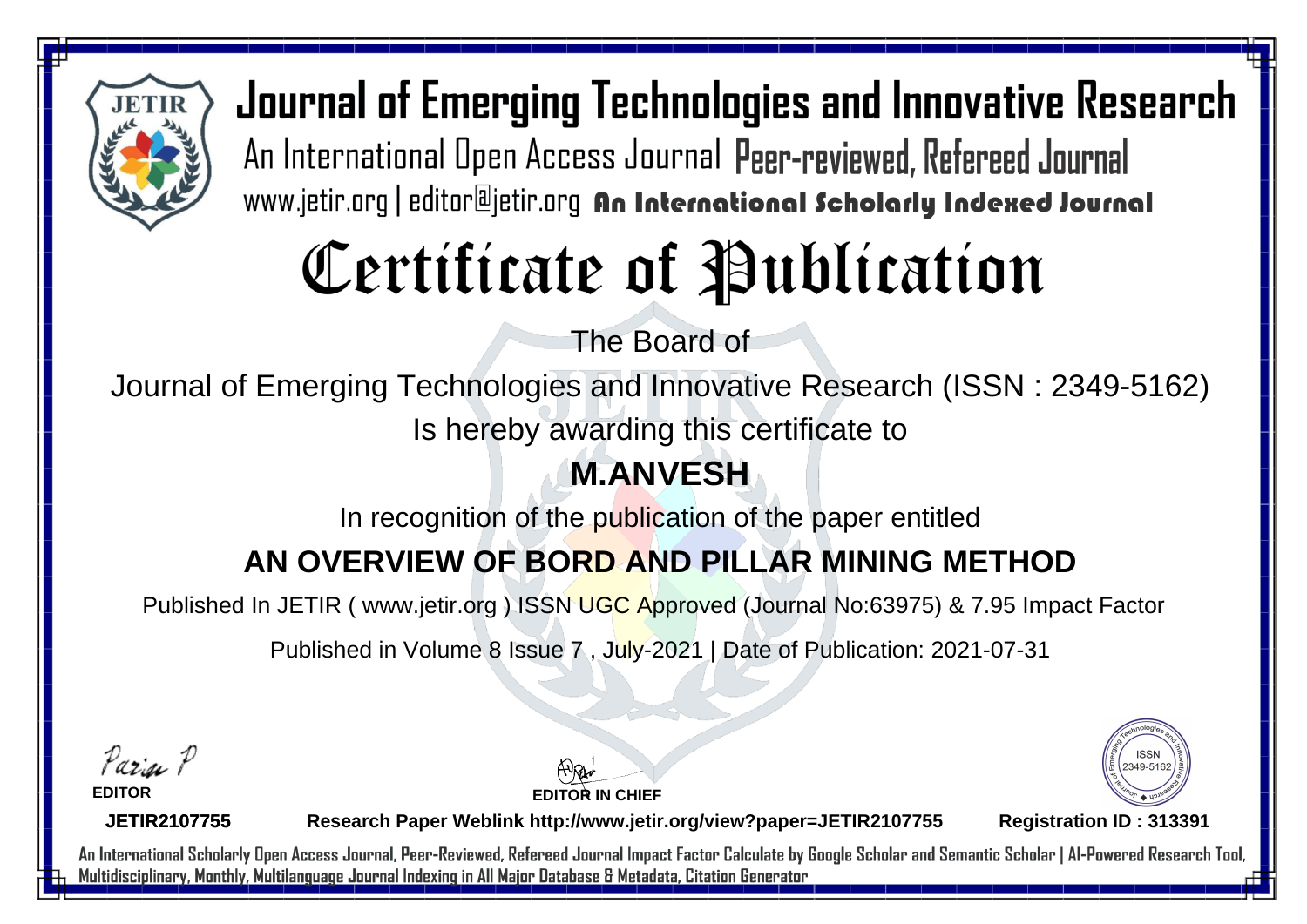

# Certificate of Publication

The Board of

Journal of Emerging Technologies and Innovative Research (ISSN : 2349-5162)

Is hereby awarding this certificate to

#### **A.sandeep kumar**

In recognition of the publication of the paper entitled

### **AN OVERVIEW OF BORD AND PILLAR MINING METHOD**

Published In JETIR ( www.jetir.org ) ISSN UGC Approved (Journal No: 63975) & 7.95 Impact Factor

Published in Volume 8 Issue 7 , July-2021 | Date of Publication: 2021-07-31

Parin P

**EDITOR**

**EDITOR IN CHIEF**



**JETIR2107755**

**Research Paper Weblink http://www.jetir.org/view?paper=JETIR2107755 Registration ID : 313391**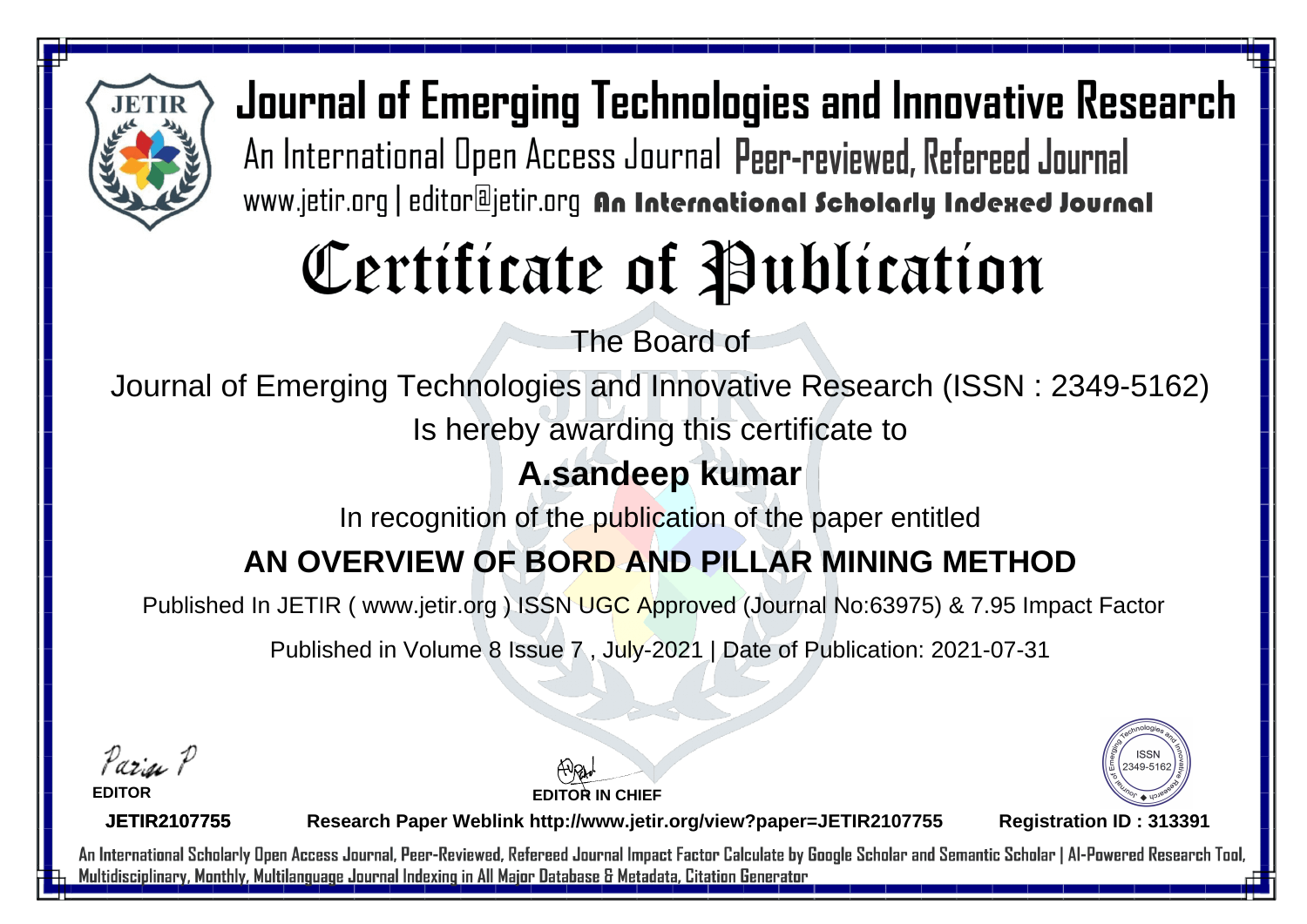

# Certificate of Publication

The Board of

Journal of Emerging Technologies and Innovative Research (ISSN : 2349-5162)

Is hereby awarding this certificate to

### **R.gopi**

In recognition of the publication of the paper entitled

### **AN OVERVIEW OF BORD AND PILLAR MINING METHOD**

Published In JETIR ( www.jetir.org ) ISSN UGC Approved (Journal No: 63975) & 7.95 Impact Factor

Published in Volume 8 Issue 7 , July-2021 | Date of Publication: 2021-07-31

Parin P

**EDITOR**

**JETIR2107755**

**EDITOR IN CHIEF**



**Research Paper Weblink http://www.jetir.org/view?paper=JETIR2107755 Registration ID : 313391**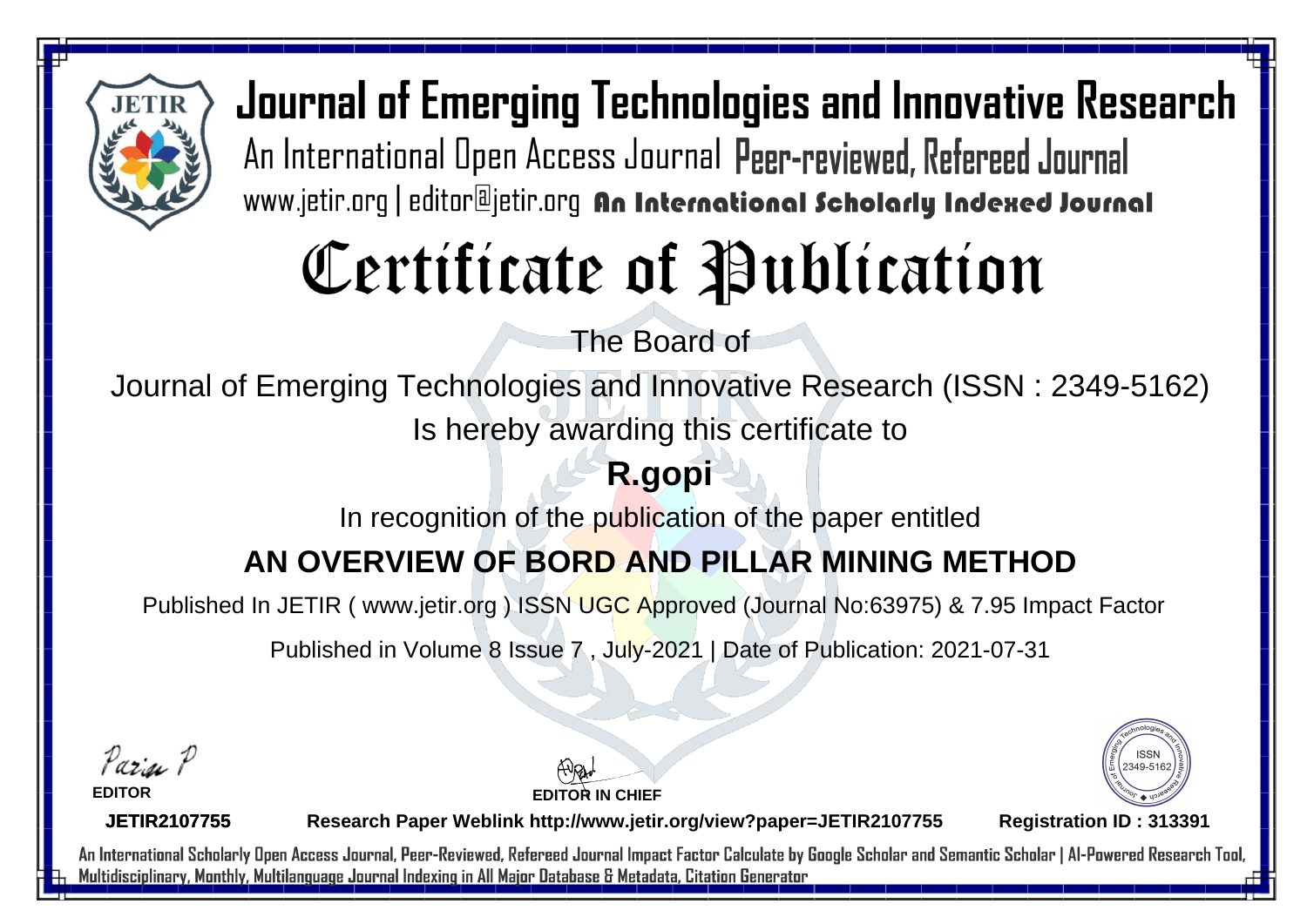

# Certificate of Publication

The Board of

Journal of Emerging Technologies and Innovative Research (ISSN : 2349-5162)

Is hereby awarding this certificate to

### **K.jashwanth**

In recognition of the publication of the paper entitled

#### **AN OVERVIEW OF BORD AND PILLAR MINING METHOD**

Published In JETIR ( www.jetir.org ) ISSN UGC Approved (Journal No: 63975) & 7.95 Impact Factor

Published in Volume 8 Issue 7 , July-2021 | Date of Publication: 2021-07-31

Parin P

**EDITOR**

**EDITOR IN CHIEF**



**JETIR2107755**

**Research Paper Weblink http://www.jetir.org/view?paper=JETIR2107755 Registration ID : 313391**